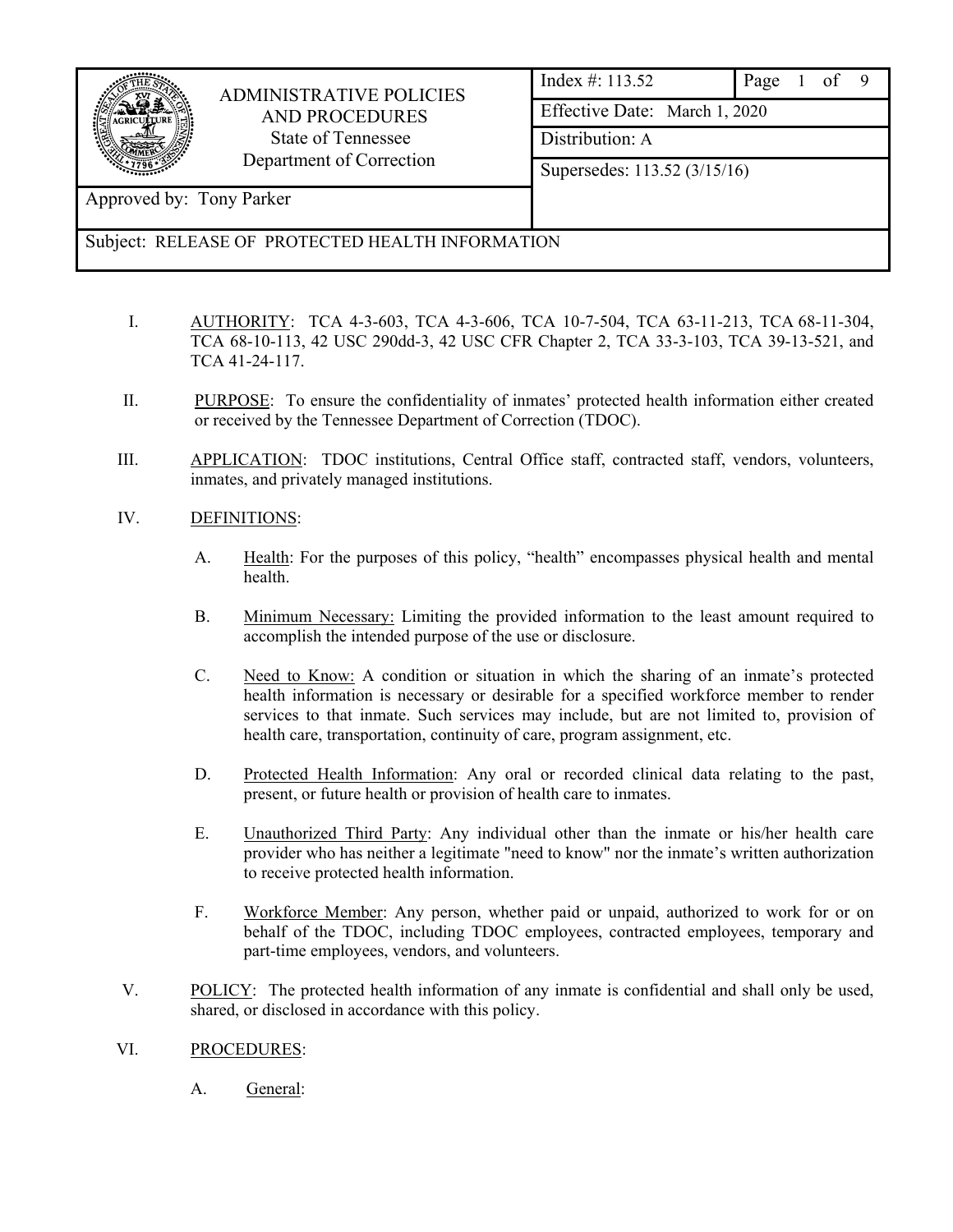| Effective Date: March 1, 2020<br>Index $\#$ 113.52<br>Page |
|------------------------------------------------------------|
|------------------------------------------------------------|

- 1. The inmate's active health record is to be maintained separately from other volumes of the Inmate Institutional Record (IIR). The health record is Volume 3 of the IIR.
- 2. No workforce member shall discuss protected health information heard, viewed, or otherwise obtained during their duties with other staff, inmates, or any other individuals who have no need to know. Employees who misuse or make unauthorized disclosures of protected health information shall be subject to disciplinary action in accordance with Policy #305.01.
- 3. No information derived solely from the health record, offender management system (OMS) health services conversations, or from the provision of care shall be used to initiate or support disciplinary action against an inmate.
- B. Access to Protected Health Information:
	- 1. The health administrator or designee is the custodian of the health record (including substance use treatment and mental health records) and shall control access in order to protect the confidentiality of the information contained therein. The health administrator or designee shall also respond to inquiries regarding the disclosure or protection of inmate protected health information.
	- 2. Access to an inmate's health records shall be limited to qualified health personnel involved in delivery or continuity of health services to or for the inmate. A list of position titles authorized to have access to the health record shall be included in each facility's *Health Services Unit Manual*.
	- 3. Inmate Access to Health Records:
		- a. Inmates have a limited right of access to their own health records. Inmates desiring to review their own health records shall make a written request to the health administrator, which shall include the purpose of the review and the specific information requested. Arrangements shall be made by the health administrator for the specific information to be reviewed in the presence of a physician, mid-level provider, licensed nurse, or medical records clerk. Reviews shall be allowed no more frequently than once every 12 months, in accordance with Policy #512.01. A copy of the written request shall be placed in the health record.
		- b. If an inmate desires to have another individual present (including another inmate) during his/her review of their own health record, a completed Authorization for Release of Health Services Information, CR-1885, shall be obtained prior to the review.
		- c. Prior to reviewing the health record with the inmate, the record shall be purged of all psychiatric/psychological materials, any materials received from outside sources, and any information that may jeopardize the safety of the inmate or the institution.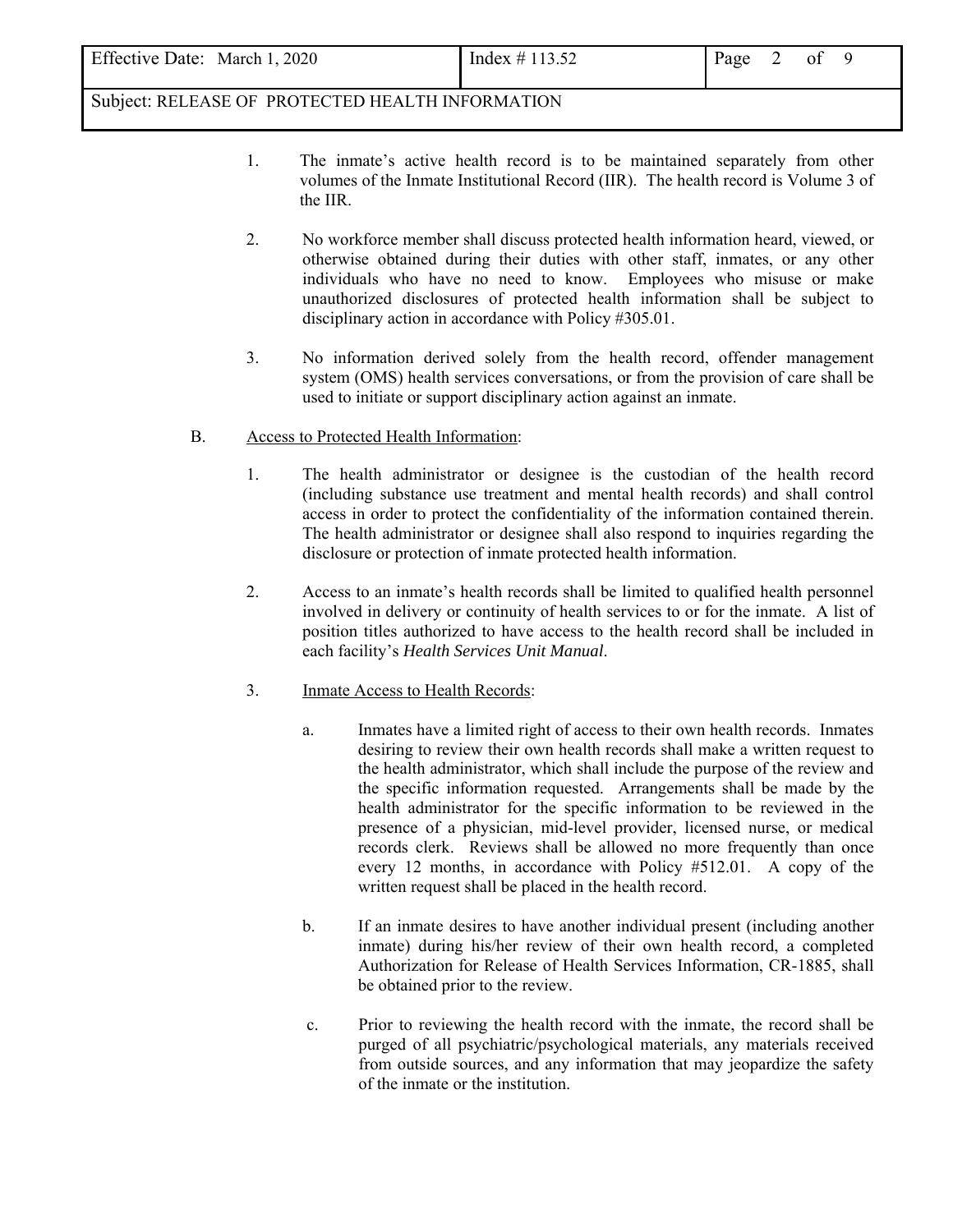- d. Psychiatric/psychological records shall not be reviewed with an inmate without consultation with the treating (or a knowledgeable) psychiatric/psychological professional. If the psychiatric/psychological professional believes that the content of the psychological records should not be released to the inmate (or that they should be released only in part or under special conditions due to the anticipated impact upon the inmate), the records (or any part thereof) may be withheld pending a court order to release them.
- e. Paper copies of the health record shall not be released directly to the inmate, except by court order. Exception to this release shall be made only when an inmate is personally involved in a lawsuit directly involving medical issues that would require the use of his/her medical records, as verified by the TDOC General Counsel or Office of the Attorney General.
- f. Upon submission of a completed and signed authorization form (CR-1885 or similar form) addressed to the TDOC, former inmates may receive or designate the release of their own health information to specific physicians, attorneys, or organizations or departments providing health services to the inmate.
- 4. Securing Protected Health Information: Any employee who possesses confidential information in his/her office shall lock office doors and/or filing cabinets that contain protected health information. No information of this nature shall be stored in general view in any location within the facility. An employee shall report any suspected tampering of files to his/her immediate supervisor.
- C. Release of Protected Health Information:
	- 1. Any protected health information used or disclosed shall be the minimum necessary to accomplish the intended purpose of the disclosure.
	- 2. Disclosure of protected health information by any means (including face-to-face meeting, letter, telephone, or facsimile transmission (fax) pursuant to written authorization) shall be accomplished only after reasonable care has been exercised to ensure the identity of the recipient.
	- 3. Protected health information shall not be disclosed, verbally or in writing, to an unauthorized third party. This includes disclosure to non-medical staff; an inmate's family, friends, relatives, and associates; members of the media; elected officials; and private citizens.
		- a. No protected health information shall be publicly released other than as stated in Policies #103.04 and #512.01.
		- b. Emergency notification, as authorized by Policy #103.05, shall be made when an inmate has designated such individual(s) and provided current contact information to the TDOC.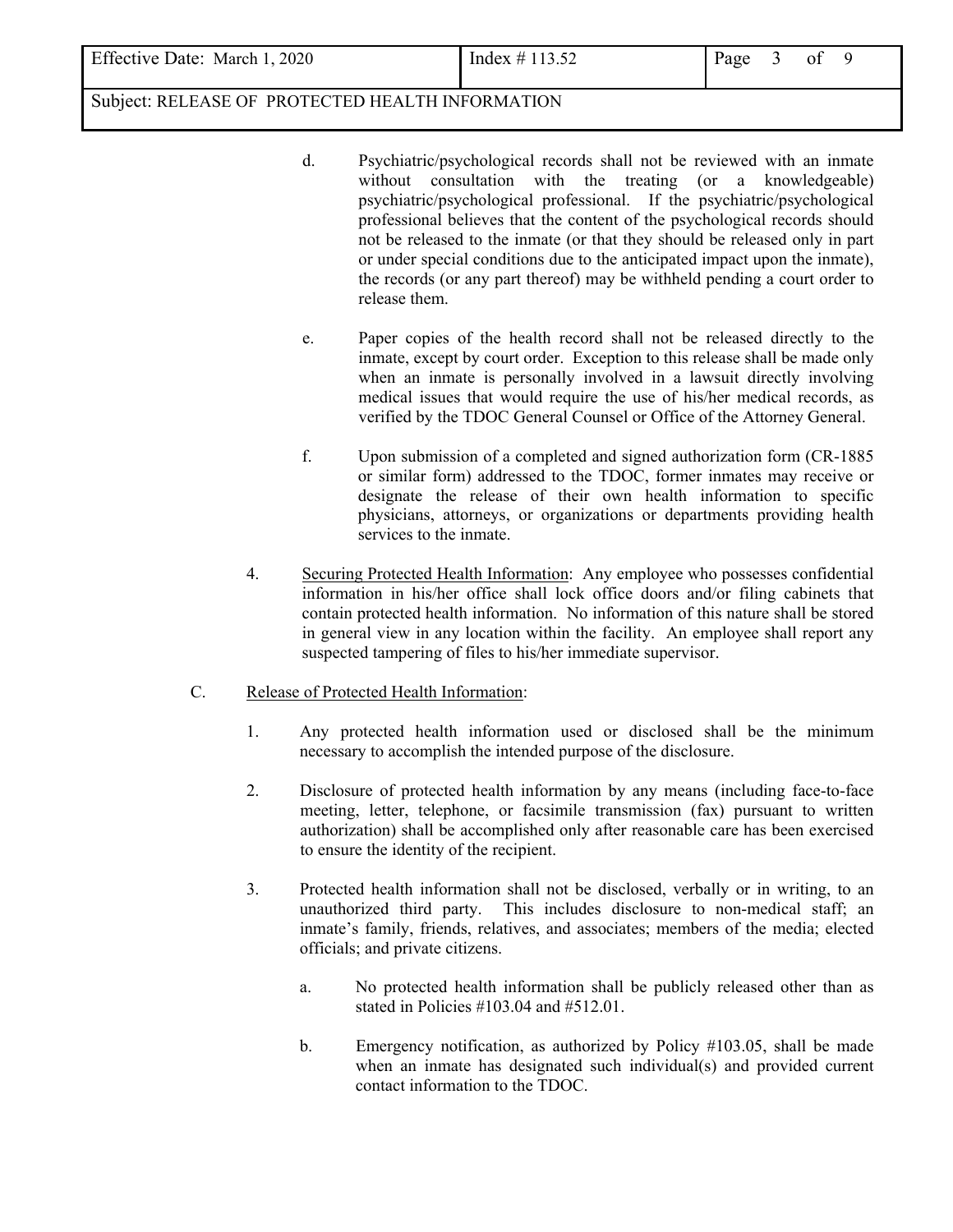| <b>Effective Date:</b><br>, 2020<br>March 1 | Index $\#$ 113.52 | Page |  | Οİ |  |
|---------------------------------------------|-------------------|------|--|----|--|
|---------------------------------------------|-------------------|------|--|----|--|

- 4. An inmate may disclose protected health information about himself/herself as he/she chooses. When a request is received for an inmate's protected health information by an unauthorized third party, workforce members shall advise the third party to contact the inmate directly. The inmate's disclosure, even with written authorization, does not require the Department to release protected health information to an unauthorized third party.
- 5. Reasonable safeguards shall be in place to protect against the unintentional use and disclosure of protected health information. Safeguards may include the following: speaking quietly when discussing an inmate's condition when other inmates and non-medical personnel are nearby and avoiding the use of inmates' names in hallways, elevators, break rooms, etc.
- 6. Release of Protected Health Information with Written Authorization:
	- a. Inmate Request:
		- (1) If an inmate requests to release his/her protected health information, the inmate shall complete Authorization to Release Health Information, CR-1885, and a copy shall be placed in the health record.
		- (2) Upon receipt of the inmate's written authorization, information contained in his/her current or former TDOC health record may be released to an individual or agency that indicates a reasonable business need for the requested information. Such individuals or agencies may include but are not limited to: attorneys, qualified health professionals, and organizations or departments providing health services to inmates (e.g., health departments, veteran affairs, human services, or community programs, etc.).
		- (3) If the inmate is a minor, written authorization must be obtained from the next of kin or legal guardian. If the inmate has a conservator, the written authorization must be obtained from the conservator. Authorization for deceased inmates shall be obtained from the deceased's legal representative.
	- b. Release of HIV/AIDS Information: Information regarding the inmate's HIV/AIDS status shall not be released unless specifically requested on CR-1885 and signed by the inmate.
	- c. Psychiatric/Psychological Information:
		- (1) An authorization to release psychotherapy notes must be specific and executed separately from any other authorization for disclosure. An authorization for the release of psychotherapy notes cannot be made in conjunction with an authorization for release of any other protected health information.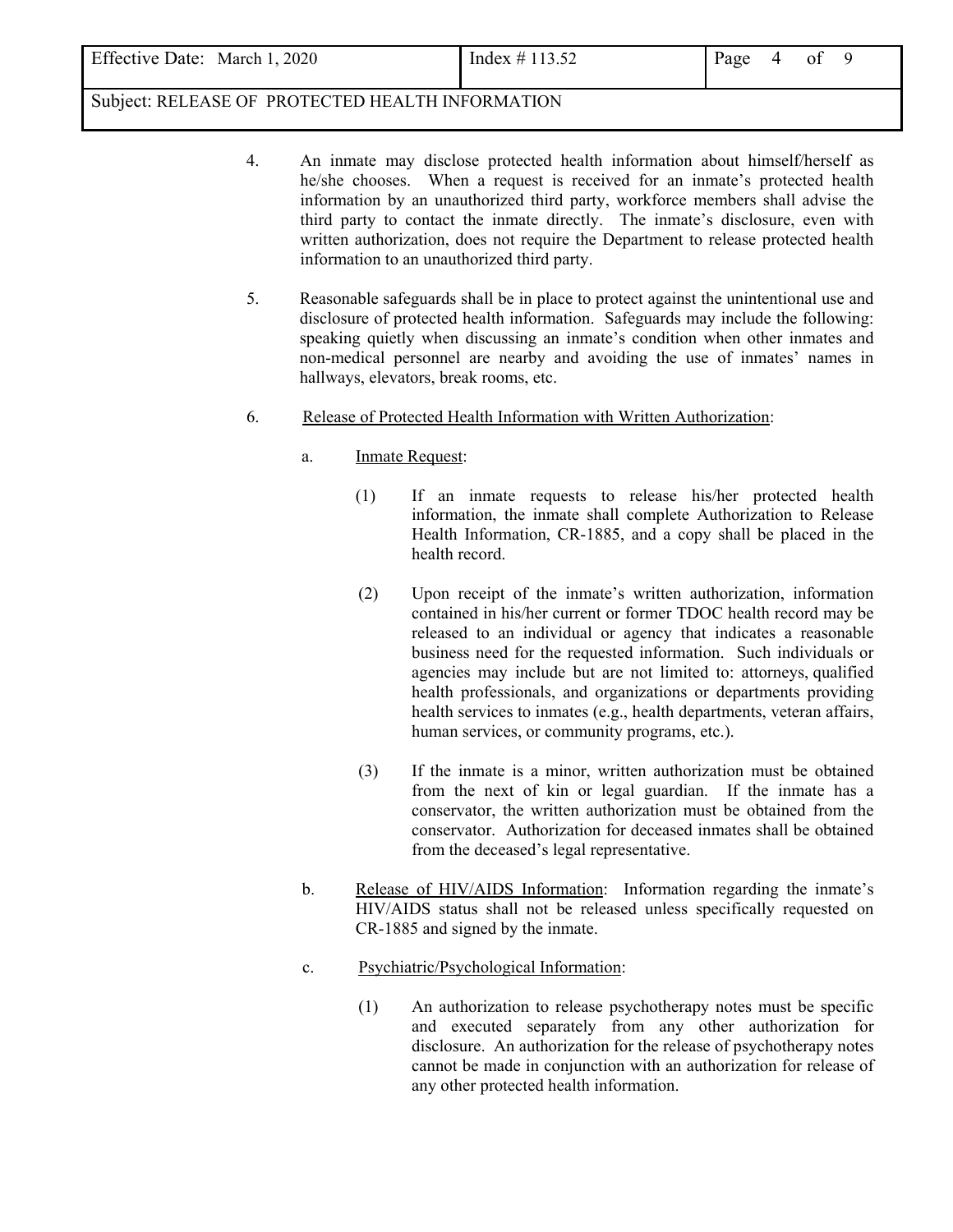- (2) Psychiatric/psychological information may be released only to a physician, other mental health professionals, another health care or state/federal agency (including vocational rehabilitation and social security),or an attorney representing the inmate.
- d. Substance Use: Confidentiality and/or release of substance use programming records shall be handled in accordance with Policy #513.07.1.
- e. Research: The use of inmate health records for research purposes may be granted only under the provisions of Policy #114.02. Privately managed facilities shall submit research proposals to the Decision Support: Director of Research and Planning in the Central Office. Precautions shall be taken to disguise the identities of the subjects and/or the researcher must agree not to disclose the identity of inmate subjects and not to release any material that would have an intentional, direct, adverse effect on any inmate involved in the research project.
- f. When forwarding any protected health information (including psychiatric/psychological information), a cover letter shall be attached indicating that the information being provided should not be directly provided to any other individual, including the inmate.
- 7. Release of Protected Health Information without Written Authorization: Protected health information may be released without a written authorization in the following circumstances:
	- a. Executive Staff: Information shall be released to the Commissioner, Deputy/Assistant Commissioners, Wardens/Superintendents, Chief Medical Officer, Behavioral Health Services, Substance Use Programs, or their designees for the purpose of monitoring and evaluating the delivery of health services.
	- b. Investigations Unit: Information shall be released to the Investigations unit of the Office of Investigations and Compliance/investigators conducting an authorized investigation as established in Policy #107.02.
	- c. Health or Security Risk: Confidential information may be disclosed to the Warden/Superintendent/designee if the clinician determines that such disclosure is necessary to protect against a substantial risk of death, disease, or injury to self or others; or the inmate is a threat to the security of the institution and/or the community.
	- d. Workforce members and law enforcement: Correctional personnel who require access to protected health information for the purposes of transportation or transfer, discharge planning, probation and parole, classification, housing, job/class assignment, security of the institution, or to facilitate continuity of treatment, shall be provided a health summary report listing the inmate's major health problems and/or a copy of the inmate's Health Status Transfer Summary, CR-1895.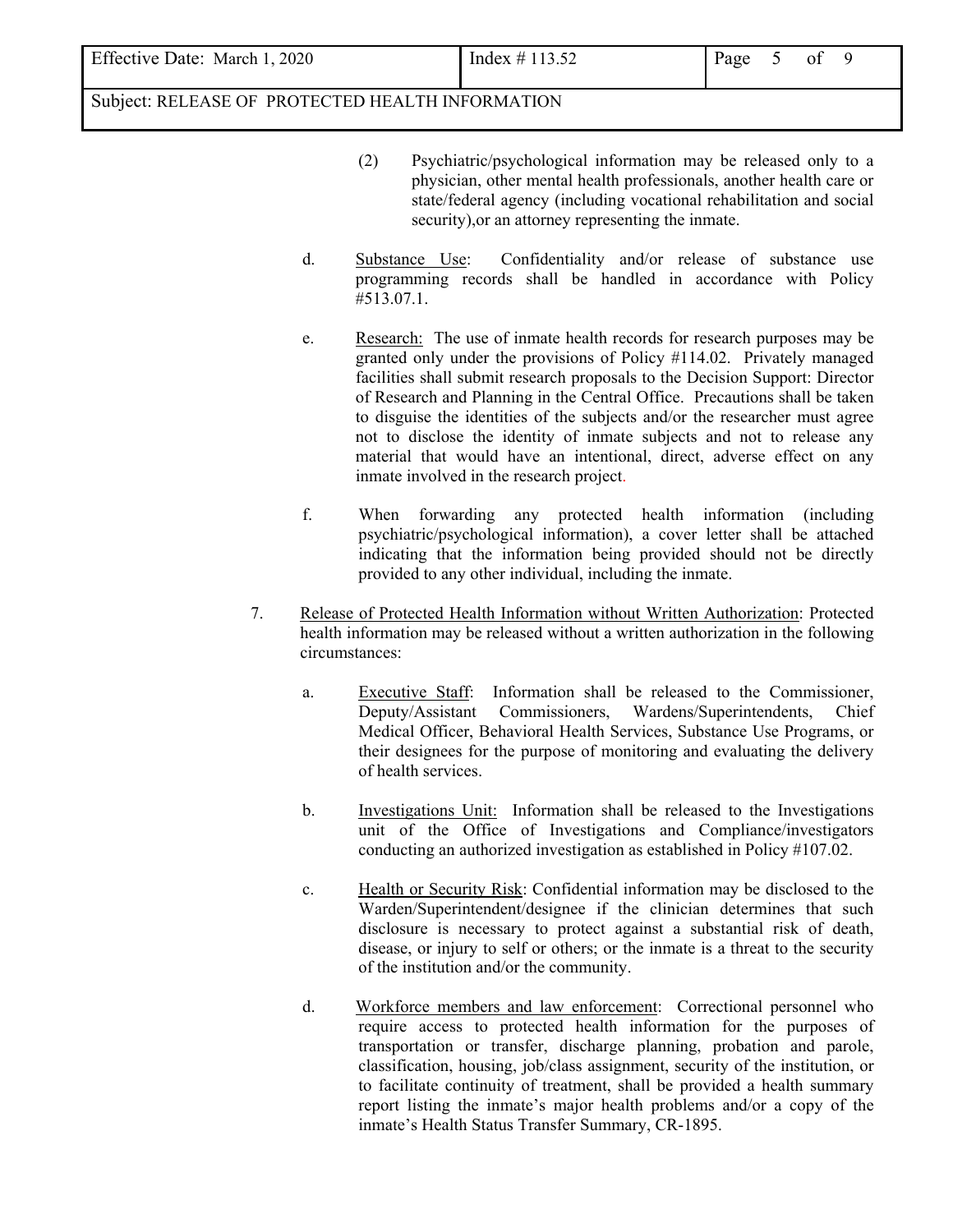| <b>Effective Date:</b><br>2020<br>March 1 | Index $\ddagger$<br>$\overline{ }$<br>10.J <i>L</i><br>_____ | age |  | ot |  |
|-------------------------------------------|--------------------------------------------------------------|-----|--|----|--|
|-------------------------------------------|--------------------------------------------------------------|-----|--|----|--|

- e. Tennessee Board of Parole: Protected health Information shall be made available upon request of the Board of Parole as follows:
	- (1) The institutional parole specialist shall contact the institutional health administrator for necessary health care summary information as needed for a parole hearing. The health services staff shall provide the Transfer/Discharge Health Summary, CR-1895, including any physical or mental health issues that are relevant to the supervision of the inmate while the inmate is on parole (e.g., medication regimens, behavioral problems, physical impairments, and infirmities). Emphasis should be placed on a "need to know" basis.
	- (2) Release of any protected health information shall require the inmate's written consent. (See Section  $VI(C)(6)$  of this policy)
- f. Peer Review/Quality Assurance/Accreditation: Information shall be released to accrediting agencies such as ACA auditors, TDOC inspectors, and contract monitors as required by law. If there is uncertainty as to whether an individual or entity is authorized to review confidential information, the TDOC Legal Division shall be contacted.
- g. Outside Medical Providers/Hospitals/Ambulatory Providers:
	- (1) Protected health information may be released to an outside medical provider or facility requiring exchange of information for treatment purposes. Such individuals may include doctors, nurses, hospitals, laboratory technicians, etc.
	- (2) Protected health information may be released to treating physicians via telephone or e-mail during an emergency, but only after reasonable care has been exercised to ensure the identity of the recipient and the legitimacy of the request has been verified. Any release of health information shall be noted in the health record.
	- (3) When requesting medical information from outside medical providers/hospitals/ambulatory providers or other correctional agencies, the CR-1885 shall be completed and sent to the agency/provider from which the protected health information is being requested.
- h. Public Health Entities and Community Service Organizations:
	- (1) The minimum necessary protected health information may be released to public health entities (i.e., Tennessee Department of Health, Centers for Disease Control, etc.) that are legally authorized to receive such information for the purpose of preventing or controlling disease, injury, or disability, or for the purpose public health surveillance.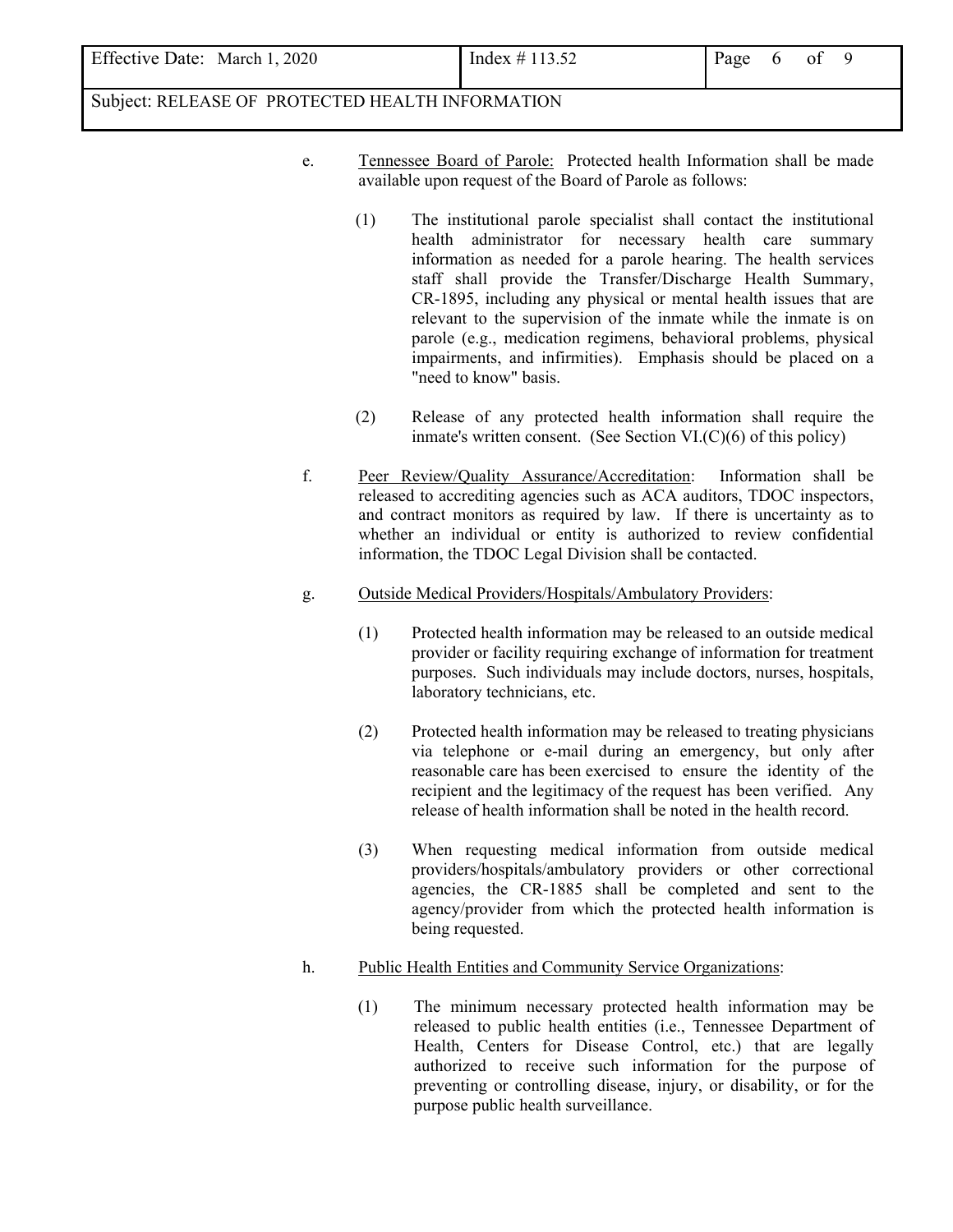Effective Date: March 1, 2020 Index  $\#$  113.52 Page 7 of 9

# Subject: RELEASE OF PROTECTED HEALTH INFORMATION

- (2) Information may be released to a community hospital or treatment facility when the inmate is transferred to that facility for care. (See Policy #113.04)
- i. Coroners/Medical Examiners/Funeral Directors: Protected health information may be disclosed to coroners, medical examiners, and funeral directors for the purpose of identifying a deceased person, determining the cause of death, or other duties as required by law.
- j. Legal Requests: Protected health information may be disclosed upon receipt of a court order, subpoena, or a litigation discovery request; or upon request of an Attorney ad Litem appointed to represent an inmate in judicial commitment proceeding. Advisory: Any doubts of validity or scope of a court order, or the role of the Attorney ad Litem for the inmate, should be addressed by contacting the TDOC Legal Division.
- k. Office of the Attorney General: Information shall be released to the Office of the Attorney General or to attorneys (through the Defense Counsel Commission) who represent TDOC employees being sued by an inmate.
- l. Conservator or Legal Guardian: Information may be released to an inmate's conservator, or to a minor inmate's legal guardian, upon written request by the conservator or guardian, or court-appointed guardian ad litem, or attorney.

## D. Facsimile Transmission of Health Records

- 1. Institutions may transmit health record information via fax. All the preceding items in this policy apply regarding confidentiality, release, and access to health record information.
- 2. A fax transmission cover letter shall be used when transmitting health record information and shall include a confidentiality statement such as the following: "This facsimile contains protected health information and is intended only for the recipient(s) to whom it is addressed. This information is disclosed from confidential records protected by state and federal law. The recipient(s) are prohibited from making further disclosure of this information without the specific written consent of the subject individual."
- 3. Institutional health care staff shall ensure that the confidentiality of faxed material is protected so that only intended recipients have access to such protected health information.
- 4. CR-1885s transmitted by fax are acceptable if completed, signed, and witnessed.
- 5. Fax transmissions should only be used when the need for information is so immediate that the mail cannot be used.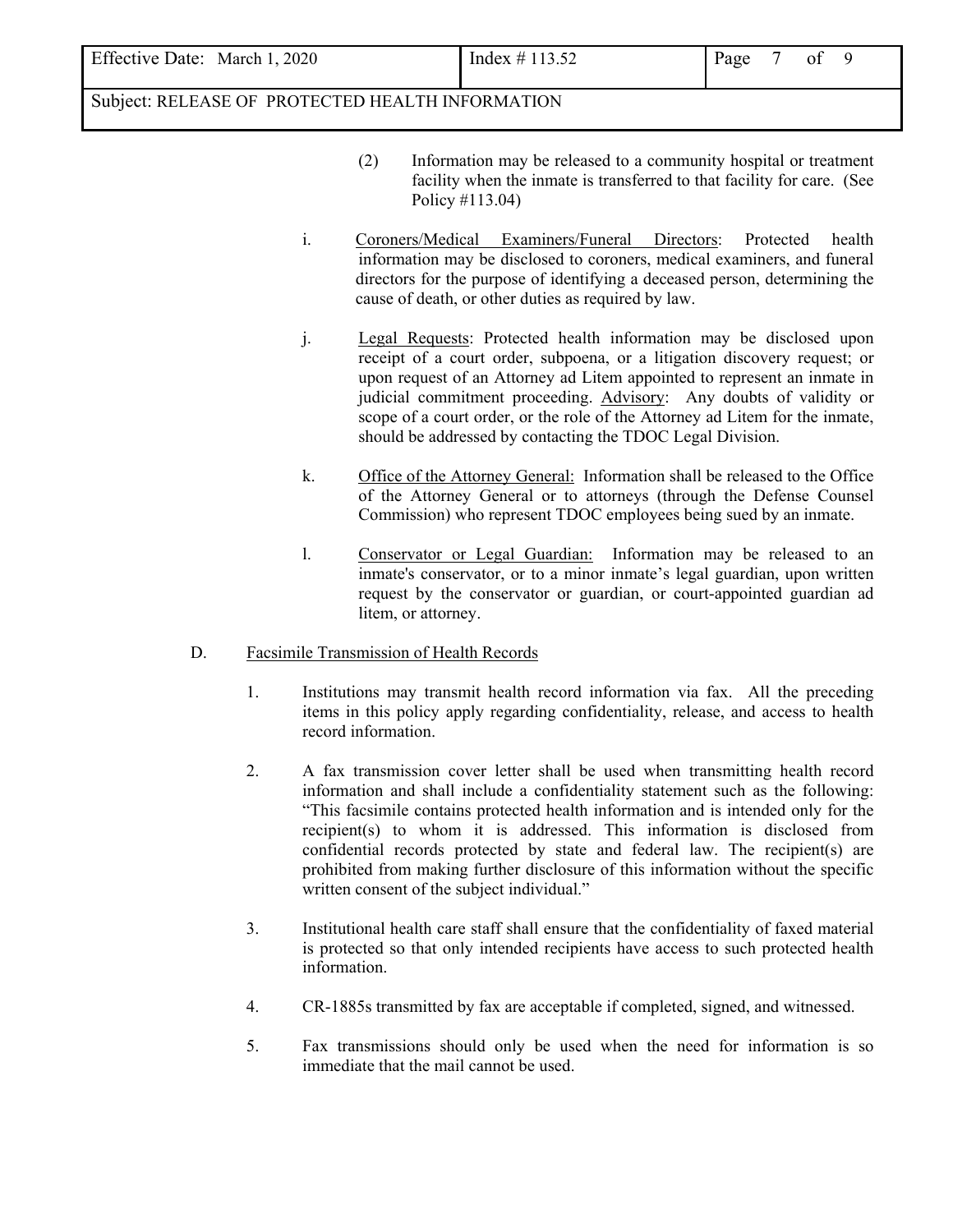| Effective Date: March 1, 2020<br>Index # 113.52<br>Page<br>ΟÌ |
|---------------------------------------------------------------|
|---------------------------------------------------------------|

- E. Reproduction of Documents: When information from the health record is reproduced for release as described in Sections VI.(C)(5) and VI.(C)(6) above, the receiving party may be charged as described in Policy #216.01. Privately managed facilities may charge for the reproduction of health records according to TDOC approved corporate policies.
- VII. ACA STANDARDS: 4-4098, 4-4099, 4-4396, 4-4413, 4-4414, and 4-4415.
- VIII. EXPIRATION DATE: March 1, 2023.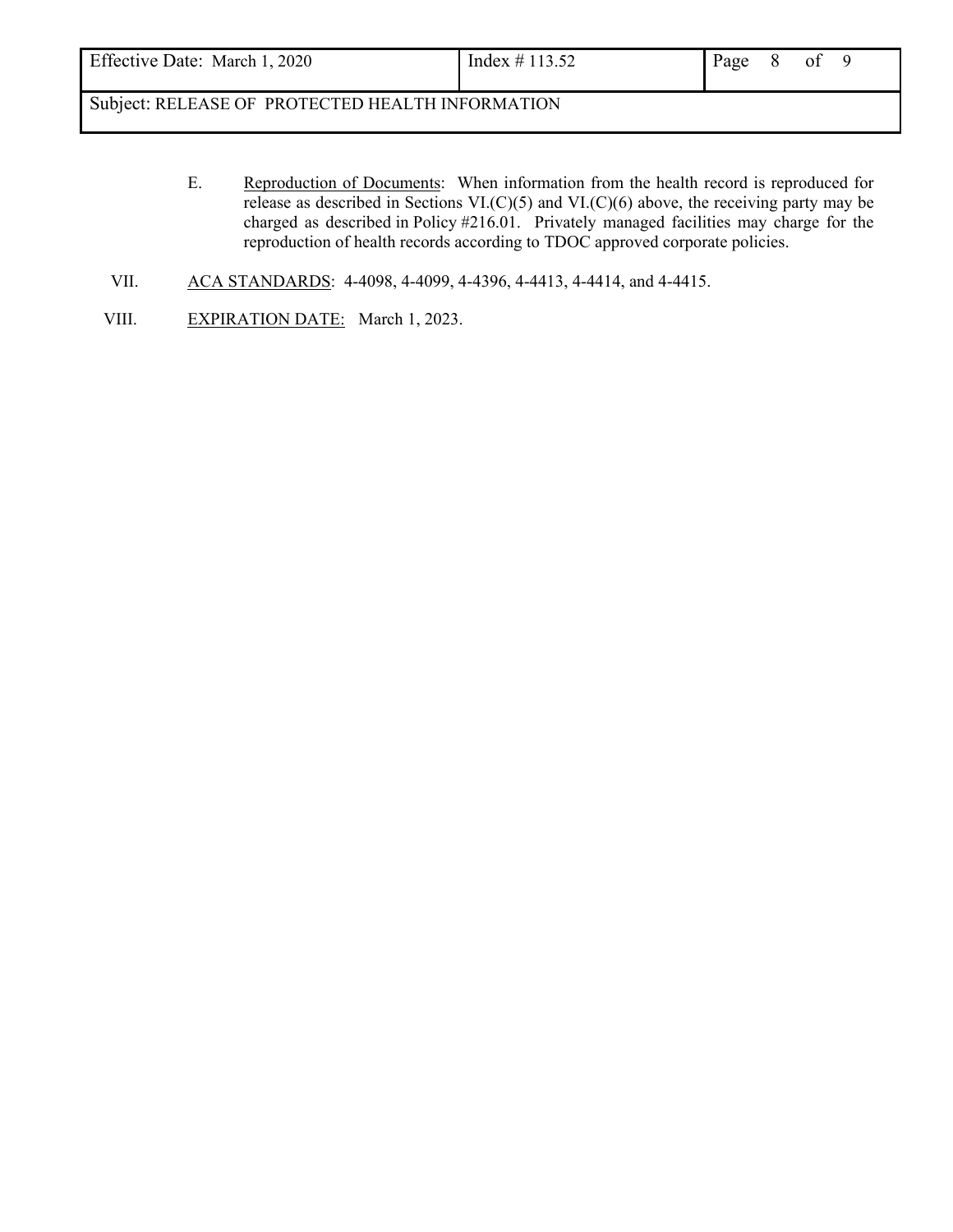| r.<br><del>.</del><br>ŧΕ |
|--------------------------|
|                          |

# TENNESSEE DEPARTMENT OF CORRECTION

**TRANSFER/DISCHARGE HEALTH SUMMARY**

|                                                                                                                                                                                                                                | Name of Inmate:                                            |                                                                |                                 |              |                          | TDOC ID:                                             |              |          |
|--------------------------------------------------------------------------------------------------------------------------------------------------------------------------------------------------------------------------------|------------------------------------------------------------|----------------------------------------------------------------|---------------------------------|--------------|--------------------------|------------------------------------------------------|--------------|----------|
| Gender:<br>∣ I Male                                                                                                                                                                                                            | $\Box$ Female                                              |                                                                |                                 |              |                          |                                                      |              |          |
|                                                                                                                                                                                                                                | Current Institution/County/Facility:                       |                                                                |                                 |              |                          | Receiving Institution/County/Facility:               |              |          |
|                                                                                                                                                                                                                                | Reason for Transfer/Discharge:                             |                                                                |                                 |              |                          |                                                      |              |          |
| Requires Chronic Illness Monitoring:                                                                                                                                                                                           | $\Box$ Yes $\Box$ No                                       |                                                                |                                 |              |                          | Requires Mental Health/Psychiatric Monitoring? □ Yes | $\Box$ No    |          |
|                                                                                                                                                                                                                                |                                                            | <b>HEALTH HISTORY</b> Check $(\sqrt{})$ all conditions present |                                 |              |                          |                                                      |              |          |
| <b>HIV/AIDS</b>                                                                                                                                                                                                                | Depression                                                 | $\Box$<br>Hernia                                               |                                 | $\Box$       |                          | Prosthesis (specify)                                 |              |          |
| Alcoholism                                                                                                                                                                                                                     | <b>Diabetes</b>                                            | $\Box$                                                         | <b>High Cholesterol</b>         | $\perp$      |                          | <b>Rheumatoid Arthritis</b>                          |              |          |
| Anemia                                                                                                                                                                                                                         | Emphysema                                                  | $\Box$                                                         | Hypertension                    | $\Box$       | Stroke                   |                                                      |              |          |
| Asthma<br>Cancer (specify)                                                                                                                                                                                                     | Epilepsy<br><b>Heart Disease</b>                           | $\Box$<br>$\Box$                                               | Kidney Disease<br>Liver Disease | $\Box$       | Tuberculosis             | Suicide Attempt/Gesture/Ideation                     |              |          |
| <b>Chemical Dependency</b>                                                                                                                                                                                                     | <b>Hepatitis C</b>                                         | $\Box$                                                         | <b>Multiple Sclerosis</b>       | $\mathsf{L}$ |                          | <b>Venereal Disease</b>                              |              |          |
| <b>COPD</b>                                                                                                                                                                                                                    | Other (specify):                                           |                                                                |                                 |              |                          |                                                      |              |          |
| MH Diagnosis(s):                                                                                                                                                                                                               |                                                            |                                                                |                                 |              |                          |                                                      |              |          |
|                                                                                                                                                                                                                                |                                                            | <b>MEDICATION ORDERS</b>                                       |                                 |              |                          |                                                      |              |          |
|                                                                                                                                                                                                                                |                                                            |                                                                | <b>LAST DOSE</b>                |              | <b>MEDICATION</b>        | <b>AMOUNTS</b>                                       | <b>KOP</b>   |          |
| <b>NAME OF DRUG</b>                                                                                                                                                                                                            | <b>STRENGTH/ROUTE</b>                                      | <b>FREQUENCY</b>                                               | <b>DATE/TIME</b>                |              | <b>SENT</b> (Circle Y/N) | <b>SENT</b>                                          | (Circle Y/N) |          |
|                                                                                                                                                                                                                                |                                                            |                                                                |                                 |              | Yes<br>No<br>No<br>Yes   |                                                      | Yes<br>Yes   | No<br>No |
|                                                                                                                                                                                                                                |                                                            |                                                                |                                 |              | No<br>Yes                |                                                      | Yes          | No       |
|                                                                                                                                                                                                                                |                                                            |                                                                |                                 |              | Yes<br>No                |                                                      | Yes          | No       |
|                                                                                                                                                                                                                                |                                                            |                                                                |                                 |              | No<br>Yes                |                                                      | Yes          | No       |
|                                                                                                                                                                                                                                |                                                            |                                                                |                                 |              | No<br>Yes                |                                                      | Yes          | No       |
|                                                                                                                                                                                                                                |                                                            |                                                                |                                 |              | No<br>Yes                |                                                      | Yes          | No       |
|                                                                                                                                                                                                                                |                                                            |                                                                |                                 |              | No<br>Yes                |                                                      | Yes          | No       |
| Brief Summary of Current Problems/Diagnosis(s):                                                                                                                                                                                |                                                            |                                                                |                                 |              |                          |                                                      |              |          |
| Special Instructions (e.g. Allergies, Diet, Impairments, Medical Appointments, etc.): [189] [2012] [2012] [2012] [2012] [2012] [2012] [2012] [2012] [2012] [2012] [2012] [2012] [2012] [2012] [2012] [2012] [2012] [2012] [201 |                                                            |                                                                |                                 |              |                          |                                                      |              |          |
| Referred to Community Resources:                                                                                                                                                                                               | $\Box$ Yes $\Box$ No                                       | Specify:                                                       |                                 |              |                          |                                                      |              |          |
|                                                                                                                                                                                                                                |                                                            | <b>TB INFORMATION</b>                                          |                                 |              |                          |                                                      |              |          |
|                                                                                                                                                                                                                                |                                                            |                                                                |                                 |              |                          |                                                      |              |          |
| $\Box$ Y $\Box$ N; BCG $\Box$ Y $\Box$ No;<br><b>Health Authority Clearance:</b>                                                                                                                                               | PPD Completed:                                             |                                                                | / / Results:                    |              |                          | <b>CXR Completed</b>                                 |              |          |
|                                                                                                                                                                                                                                |                                                            |                                                                |                                 |              |                          |                                                      |              |          |
| Name                                                                                                                                                                                                                           |                                                            |                                                                |                                 | Title        |                          |                                                      | Date         |          |
|                                                                                                                                                                                                                                |                                                            | <b>SPECIAL INSTRUCTIONS/PRECAUTIONS</b>                        |                                 |              |                          |                                                      |              |          |
| Inmate is on Suicide Monitoring or Special Mental Health Observation:                                                                                                                                                          |                                                            |                                                                |                                 | □ Yes □ No   | Dates:                   |                                                      |              |          |
| Is Inmate medically able to travel by BUS, CAR, or VAN?                                                                                                                                                                        |                                                            |                                                                |                                 |              | ∏ Yes                    | No                                                   |              |          |
| Does the inmate require medication during transport?<br>Does the inmate require medical equipment during transport?                                                                                                            |                                                            |                                                                |                                 |              |                          | Yes<br>$\Box$ No<br>Yes<br>$\Box$ No                 |              |          |
| Does the inmate have communicable disease clearance to travel?                                                                                                                                                                 |                                                            |                                                                |                                 |              |                          | $\Box$ No<br>Yes                                     |              |          |
| Is the Transport Officer required to use universal precautions and the use of masks or gloves?                                                                                                                                 |                                                            |                                                                |                                 |              | □ Yes                    | $\Box$ No                                            |              |          |
| <b>Conservator:</b> $\Box$ Yes (list information below) $\Box$ No ( If no, list Emergency Contact)                                                                                                                             |                                                            |                                                                |                                 |              |                          |                                                      |              |          |
| Name:                                                                                                                                                                                                                          |                                                            |                                                                |                                 |              |                          | Phone:                                               |              |          |
| Report prepared by:                                                                                                                                                                                                            | Health Signature/Professional Title                        |                                                                |                                 |              |                          |                                                      |              |          |
|                                                                                                                                                                                                                                |                                                            |                                                                |                                 |              |                          |                                                      | Date         |          |
| <b>Report prepared by:</b>                                                                                                                                                                                                     |                                                            |                                                                |                                 |              |                          |                                                      |              |          |
|                                                                                                                                                                                                                                | Mental Health Signature/Professional Title (if applicable) |                                                                |                                 |              |                          |                                                      | Date         |          |
| <b>Receiving Institution:</b>                                                                                                                                                                                                  | Signature/Professional Title                               |                                                                |                                 |              |                          |                                                      | Date         |          |
|                                                                                                                                                                                                                                |                                                            |                                                                |                                 |              |                          |                                                      |              |          |

CR-1895 (Rev. 12-19) CR-1895 (Rev. 12-19)